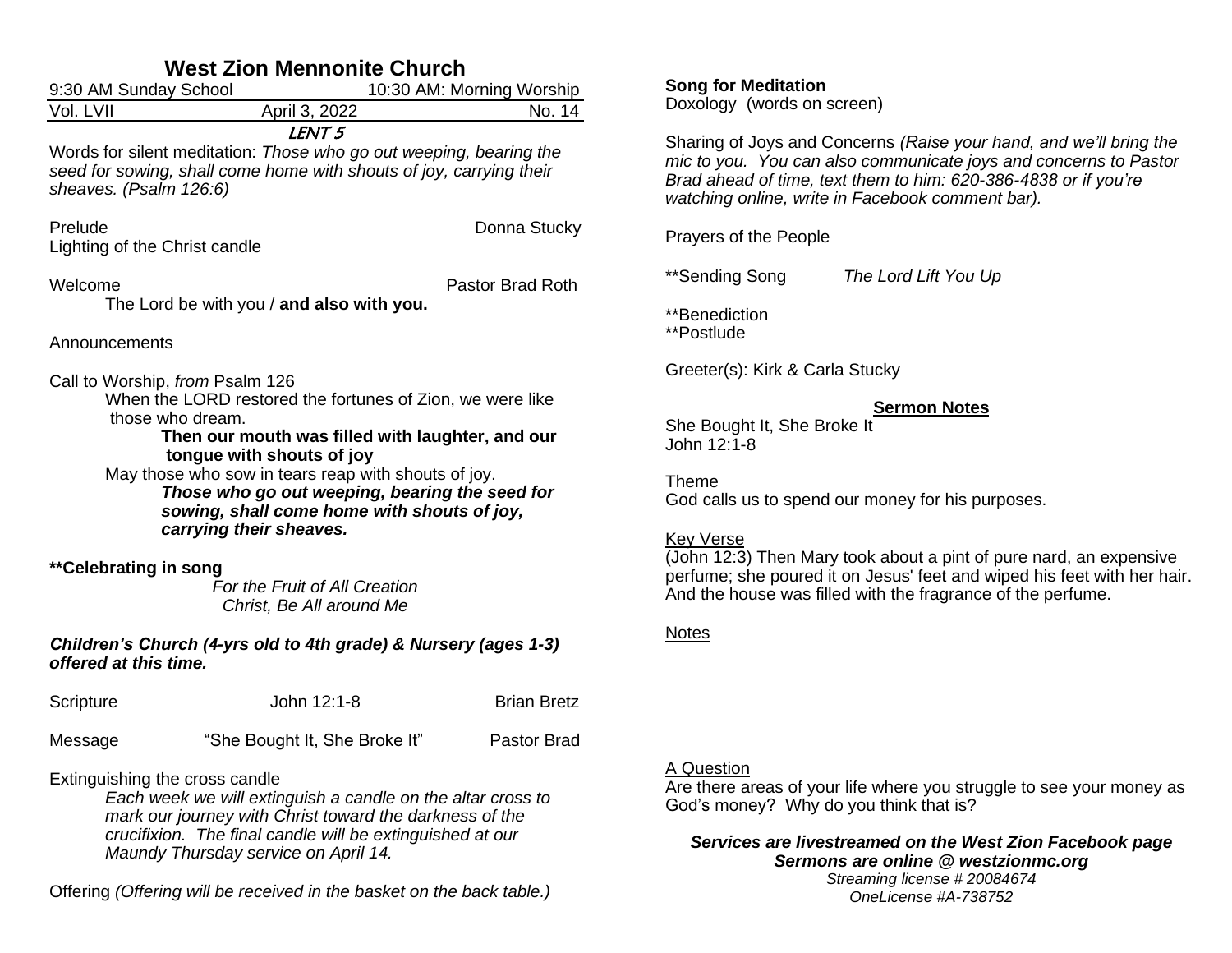## **Palm Sunday, April 10, 2022**

9:00-9:45 AM: "Lamenting Racism" Discussion (final session)<br>10:00 AM: Prayer in Conf Room **10:30 AM:** Worship Service **10:00 AM: Prayer in Conf Room Message: Pastor Brad Accompanist: Donna Stucky<br><b>Scripture:** Carla Stucky **Worship Leader: Pastor Brad Greeter(s)**: Sharon Gehring **6:30 PM:** Palm Sunday service at Pack Park

# **Coming Events**

| Today:       | 6:00 PM Prayer                                         |
|--------------|--------------------------------------------------------|
|              | 7:00 PM Evangelism workshop                            |
| April 6:     | 6:30 PM Children's Choir practice                      |
| April 7:     | 1:00 PM Baking for MCC Sale at West Zion               |
| April 8-9:   | MCC Relief Sale in Hutchinson, KS                      |
| April 9:     | Run for Relief at 8:00 am at Rice Park in Hutchinson   |
| April 10:    | 6:30 PM Palm Sunday scripture & prayer service at      |
|              | Pack Park                                              |
| April 12-15: | 12-12:30 PM Daily prayer through Zoom                  |
| April 13:    | 6:30 PM Children's Choir practice                      |
| April 14:    | 5:30 PM Maundy Thursday – soup and bread meal,         |
|              | communion, foot washing in Fellowship Hall             |
| April 17:    | 6:45 AM – Sunrise service $@$ Russ Stucky's pasture by |
|              | <b>Black Kettle State Fishing Lake</b>                 |
|              | 7:30ish AM - Easter breakfast at West Zion             |
|              | 10-12 PM - Photo booth open                            |
| April 29:    | Bloodmobile at WZ                                      |
| May 11:      | Women's salad supper                                   |

**Our Mission**: God calls us into community to worship God and follow Jesus through the power and guidance of the Holy Spirit.

> **Pastor Brad Roth** Pastor's Cell: 620-386-4838 Pastor Brad's email: bradroth@westzionmc.org

> > **Secretary Carla Stucky's hours**: Thursdays 1:00-4:00 pm

Church: 620-345-8143 Carla's cell: 620-386-0414

Church's email: secretary@westzionmc.org Website: www.westzionmc.org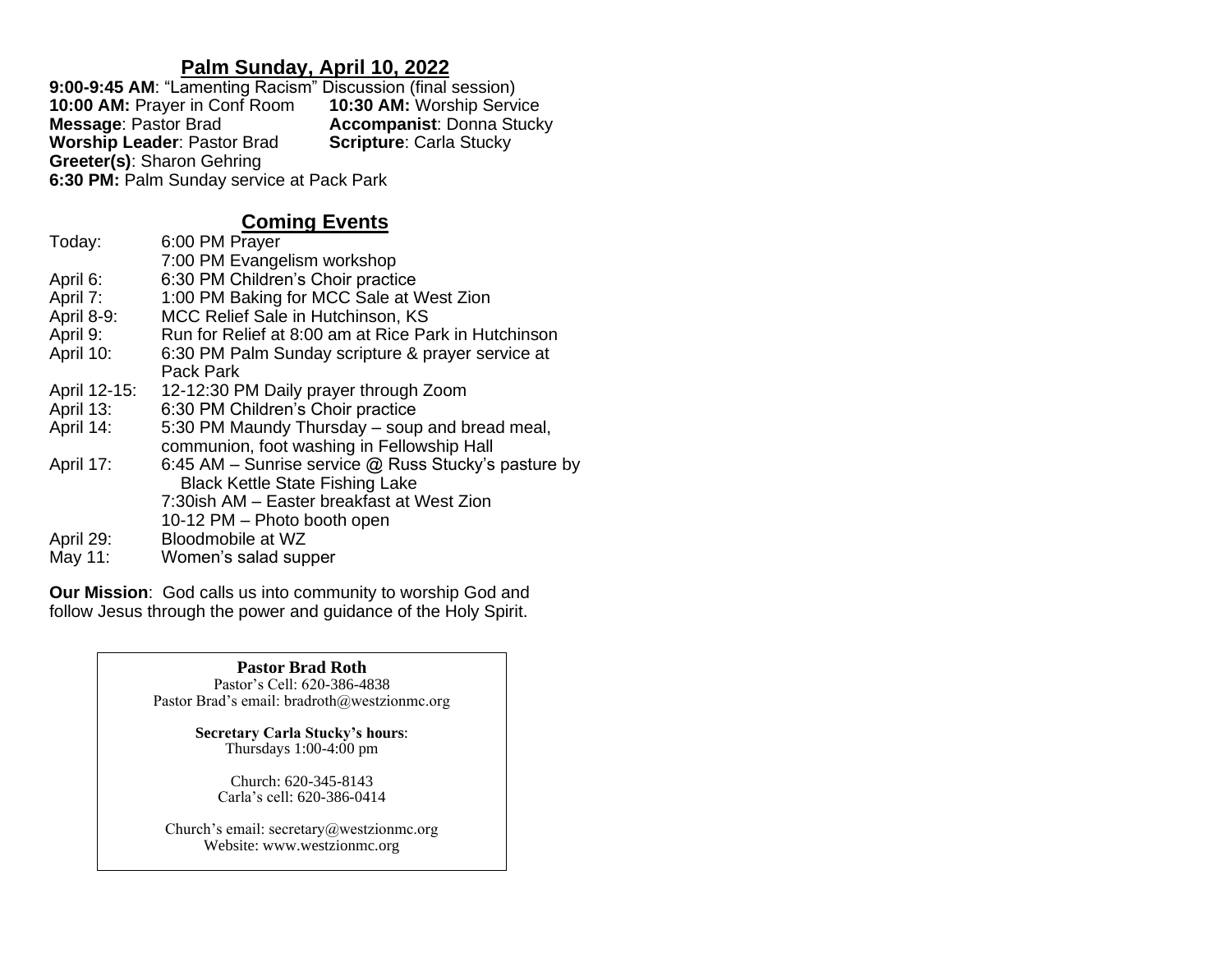#### **West Zion Announcements**

## Please have all bulletin announcements to the office by Thur. noon.

1. **Easter lilies** can be ordered to decorate the sanctuary in Honor of and/or in Memory of a loved one on Easter morning. One lily will cost \$16. Notify Carla at 620-386-0414 by Monday, April 4 if you would like to order one.

### 2. **We have printed postcards highlighting our Easter worship**

**service**, including the photographer. Take a few to use as a way to invite friends and neighbors!

3. **Join us Tuesday-Friday, April 12-15, 12:00-12:30 PM during Holy Week for daily prayer.** Follow this Zoom link to gather for a half hour of prayer focused on preparing our hearts in holiness and asking God to bring newcomers to share in the joy of Christ's resurrection. Even if you can't log on, we invite you to be united in prayer during that time. Zoom link:

[https://us04web.zoom.us/j/79746893434?pwd=nuJGW4ofg4TKuz00s](https://us04web.zoom.us/j/79746893434?pwd=nuJGW4ofg4TKuz00sQzjqjEesCzIgb.1) QzjqjEesCzlgb.1

#### 4. **Join us tonight, April 3, for a time of prayer and an Evangelism Workshop with Rachel Bachman!**

- 6:00-6:30 PM Prayer meeting in the Conference Room
- 7:00-8:00 PM Evangelism Workshop w/ Rachel Bachman

Rachel Bachman of Hesston will lead us in an engaging time of thinking through our sphere of influence for the kingdom and developing practical skills for sharing our faith. Rachel and her family are members at Whitestone. Her son attends Bethel College and her daughter is a student at Berean.



Rachel works for Big Brother, Big Sister. Says Rachel, "I just want to give away the love of the Lord because of what he's done for me."

5. **Change in yearbook**: Kathi Becker's email is now [klbecker0436@gmail.com.](mailto:klbecker0436@gmail.com) Please make this change in your yearbook.

6. Are you passionate about connecting children to the love of Christ? Our community **Vacation Bible School program** is looking to assemble a steering committee and find a director for summer 2022. Interested? Talk to Pastor Brad.

7. **Green Heart Exchange** is looking for host families for foreign exchange students, including three students from the Ukraine. If you are interested, please contact Nancy Perrin at 620-654-3595. More info is on the back table.

8. Christian Homemakers will be **baking for the MCC Relief Sale** on Thursday, April 7 beginning at 1:00 PM. A sign-up sheet for ingredients is on a table in the back of the church.

9. **Get a quick Easter picture!** Mission Team has hired a professional photographer to set up a photo booth to take quick, fun Easter pictures from 10:00-12:00. (WZ folks: We recommend that if you want a picture that you try to get yours before worship to leave space for guests to get theirs after worship.)

# **General Announcements**

10. **No help needed:** The Kansas Mennonite Disaster Service (MDS) has been responding to the Cottonwood Complex Fire in Reno County Kansas and have completed 17 jobs of clearing debris from homes that were a total loss in the fire. We are concluding the clean up phase of the disaster response soon. Thanks to all of the volunteers who responded with equipment and labor in this project,

11. You are invited to attend the **"Getting Ahead" Graduation** for STEPMC. This is a night of inspiration and hope as we celebrate people working to overcome poverty! The graduation will be held on Monday, April 11 at First Mennonite Church of Christian in Moundridge at 6:00 pm. All are invited to come and see what STEPMC is about and stay for the reception following the program.

12. **Bethel College Events** can be found in the back of the sanctuary.

13. **Everence®** will hold an informative Social Security and retirement income webinar on Tuesday, April 12, starting at 6:30 p.m. Specifics will include, Social Security strategies, including when to begin taking benefits, risks that can impact your retirement savings plus strategies to help your income last throughout retirement. There will also be plenty of time for questions. Information will be presented by staff from the Everence offices in Central Kansas. To register contact Everence at 316-283-3800, 877-467-7294 or [central.kansas@everence.com.](mailto:central.kansas@everence.com)

14. The two-part **Beginner's Quilt Piecing Class** on May 6 and 13 has been postponed.